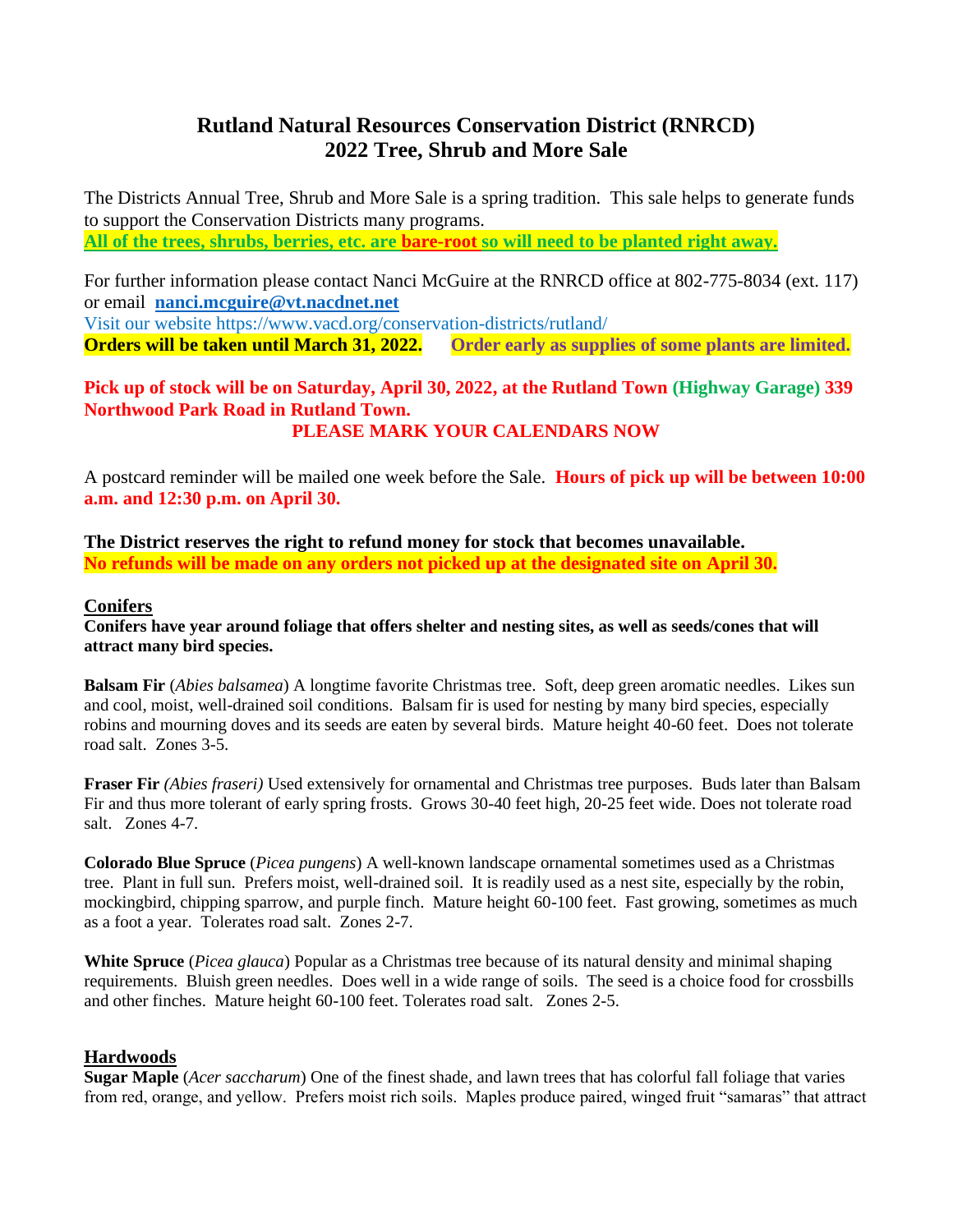grosbeak, purple finch, and pine siskin. Does not tolerate road salt or compacted soils. Mature height 75-100 feet. Zones 3-8.

**Red Maple** (*Acer rubrum*) In fall this tree has bright red leaves. Prefers rich, well drained soils as well as poor wet soils. The red maple often grows 2 feet per year. Does not tolerate road salt. Mature Height 75-100 feet. Zones 3-9.

**Wild Black Cherry** *(Prunus serotina)* Hardy and tough, and produces white flowers and dark purple fruit that tastes sweet. The fruit is used to make pies, jams, ice creams, and other foods. They can live for up to 250 years and excel when they're placed in either rich soil that's very moist or sandy soil that's light.. These trees are not recommended for those with livestock on their land because the leaves from the trees have poisoned animals in the past. Mature Height 50 - 60 feet. Zones 3-9.

## **Wildlife/Songbird Shrubs and Trees**

#### **Any of the following shrubs, trees and bushes are a good choice for attracting many bird species and other wildlife to your backyard**.

**Highbush Cranberry** *(Viburnum trilobum)* This is a multi-stemmed shrub that produces large white clusters of flowers in the spring and red cranberry like fruit in the fall. Its bright green maple-like leaves turn scarlet or maroon in the fall. The clusters of red fruits stay on the plant into winter and provide food for ruffed grouse, songbirds, and squirrels when other foods are scarce. It grows well in moist soils but can tolerate wet or dry conditions and requires full sun to partial shade. Useful as a hedge or screen. Mature height is 8-12 feet but can be trimmed to keep compact. Zones 2-6.

**American Hazelnut** (*Corylus americana*) A multi-stemmed, deciduous shrub. Fast growth rate (8' to 15' tall) and spread is slightly greater than the height. Flowers in early spring. Zone 4.

**Elderberry** *(Sambucus Canadensis)* Showy, fragrant flowers and edible fruit draw wildlife and people alike. Does best with moist, humusy, well-drained soils and is often seen alongside streams, roads, and fence rows. Produces fruit after two years. The berries make excellent preserves, jellies, pie, and wine. Juice is known to have immune system support value.

Mature height 6-12 feet. Prefers full sun. Fast growth. Self-fertile. Zones 4-7.

**Lilac** (S*yringa vulgaris*) Also known as the Common Lilac. 8–12-foot shrub, with fragrant lavender flowers in mid-May. Lilacs attract many species of butterflies. Zones 3-7.

**Butterfly Bush –** (*Buddleia davidi)* 5-12' multi-stemmed shrub. This bush will have fragrant flowers July through the Fall. Butterfly bush attracts butterflies. It should be heavily pruned in the spring and it tolerates most soils. Zones 4 -8

**Sweet Crabapple** –**(***Malus coronaria)*In spring it is covered in fragrant pink flowers. The fruit is small and bitter but can be used for making preserves or cider. Wildlife uses this tree as a food source, cover, and nesting site. Its preference is for a sunny spot with moist loamy soil but will tolerate part shade. Grows 15-30 feet tall with a broad open crown. Zones 4-8.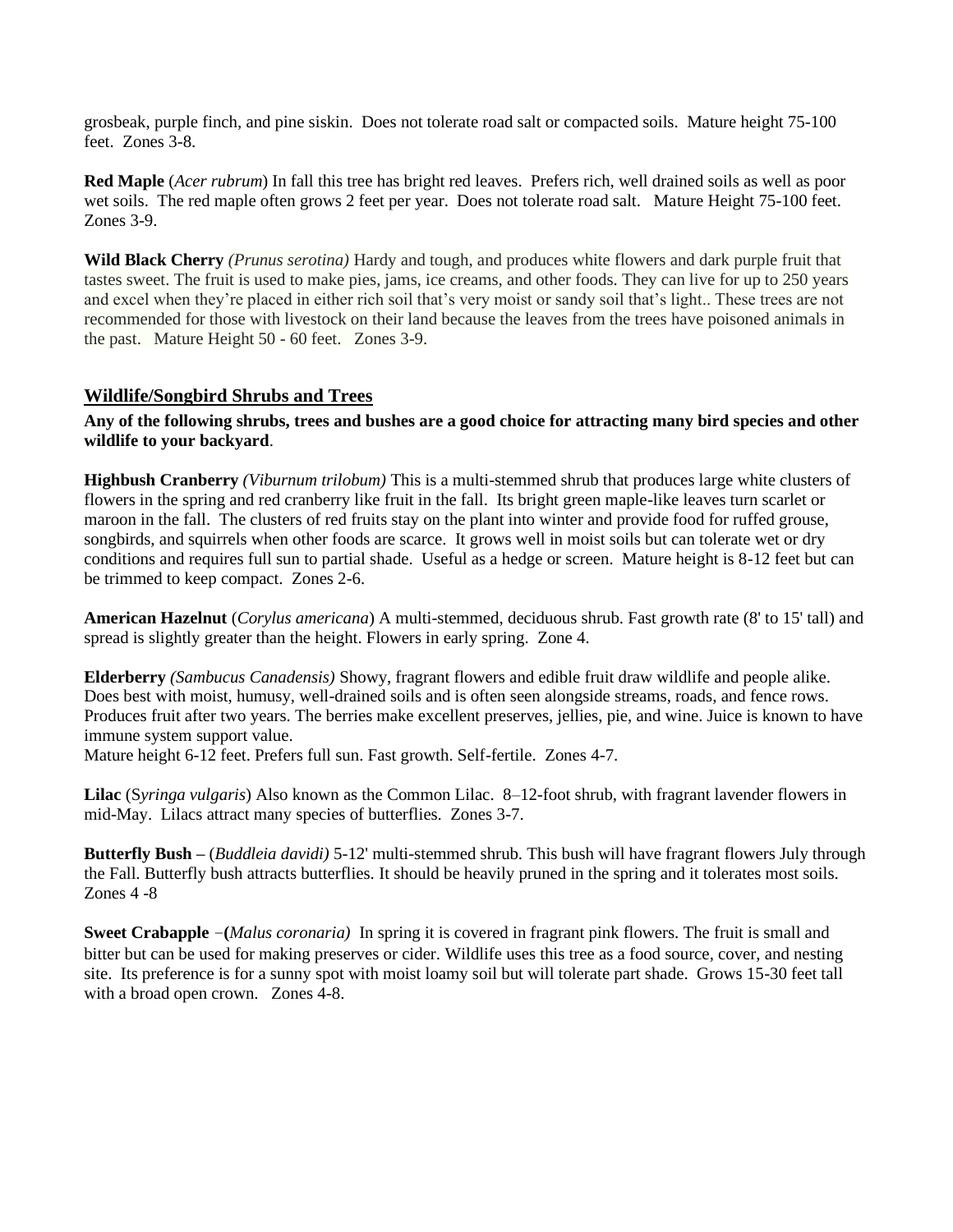# **Fruit Trees (All apple trees are semi-dwarf) Mature height 15-20 ft. Apples**

**Liberty -** Fabulous for fresh eating, juice and sauce, this crunchy, mildly tart apple is much like an easy-to-grow version of McIntosh. Resist's scab, fire blight and cedar apple rust—the name actually refers to the breeder's quest to free the grower from endless spraying! Ripens early Oct. Hardy to zones 4-6.

**Honeycrisp -** Ripens in late September to late October. An exceptionally crisp and juicy apple with mildly sweet flavor. Very crisp flesh. Red colored apple over yellow background. Excellent eating and keeping qualities and stores well. Rated superior to McIntosh and delicious for fresh eating. Keeps up to five months in common storage. Hardy to Zone 3.

**Ruby Mac -** A very promising, early-coloring blush McIntosh. The finish is vibrant red and flesh color is similar to that of Marshall McIntosh, exhibiting a tinge of light green. Fruit is very firm and is resistant to premature drop. Tree habit is similar to that of other McIntosh strains. Zones 4-6.

# **Pears (Mature height 15-25 ft.) Two varieties are necessary for cross pollination**

**Bartlett -** A large, heavy-bearing variety, with excellent quality. Long considered one of the top canning varieties. A favorite for all uses. Its skin is yellow blushed with brownish red, pyriform in shape. Ripens off the tree. Can keep up to 3 months. Ripens mid-August to mid-September. Zones 5-8.

**Shenandoah -** This sumptuous pear is not only sweet and juicy but it's the 3rd fire blight-resistant pear developed by Agricultural Research Service horticulturist, Richard Bell. This large pear has a sub-acid pear flavor with excellent storage life. Shenandoah stores very well without breaking down for up to five months. Ripens in September. Best pollinators: Bartlett, Anjou or Comice. Zones 5-8.

#### **Peach**

**Laurol –** Fruit is large with attractive red skin and firm yellow flesh. When planting peach, they should be spaced to allow a spread of 20 to 25 feet. At 3 or 4 years of age they begin to bear large crops and reach peak productivity at 8 to 12 years. Peaches require well-drained soil as well as a regular fertilizing program. They also require heavier pruning than any other fruit trees to maintain size and encourage new growth. Zone 5.

# **Berries**

#### **Raspberry**

**Nova** (summer bearing) **–** Nova is an excellent choice for the upper Midwest and northern regions, where high yields and dependability are required. Berries are firm, bright-red, medium to large in size, and have good shelf life. Canes are vigorous, growing upright with light spines. An excellent choice for northern locations. Zones 3- 8.

**Caroline** (ever bearing) – Caroline raspberry is a very vigorous variety with a large red berry and rich, full, and intense raspberry flavor. It is a very vigorous variety. Caroline is widely adapted, growing everywhere from the East Coast to the West Coast. Zones 4-7.

**Jewel** (black) **-** Released from the Cornell Small Fruit Breeding Program in Geneva, New York. Jewel is a popular black raspberry variety. It produces excellent yields of superb quality berries. The fruit is glossy black in color, a large size, and has a rich raspberry flavor. It is an excellent choice for use in jams and jellies. Jewel is winter hardy and a very reliable choice. Zones 5-8.